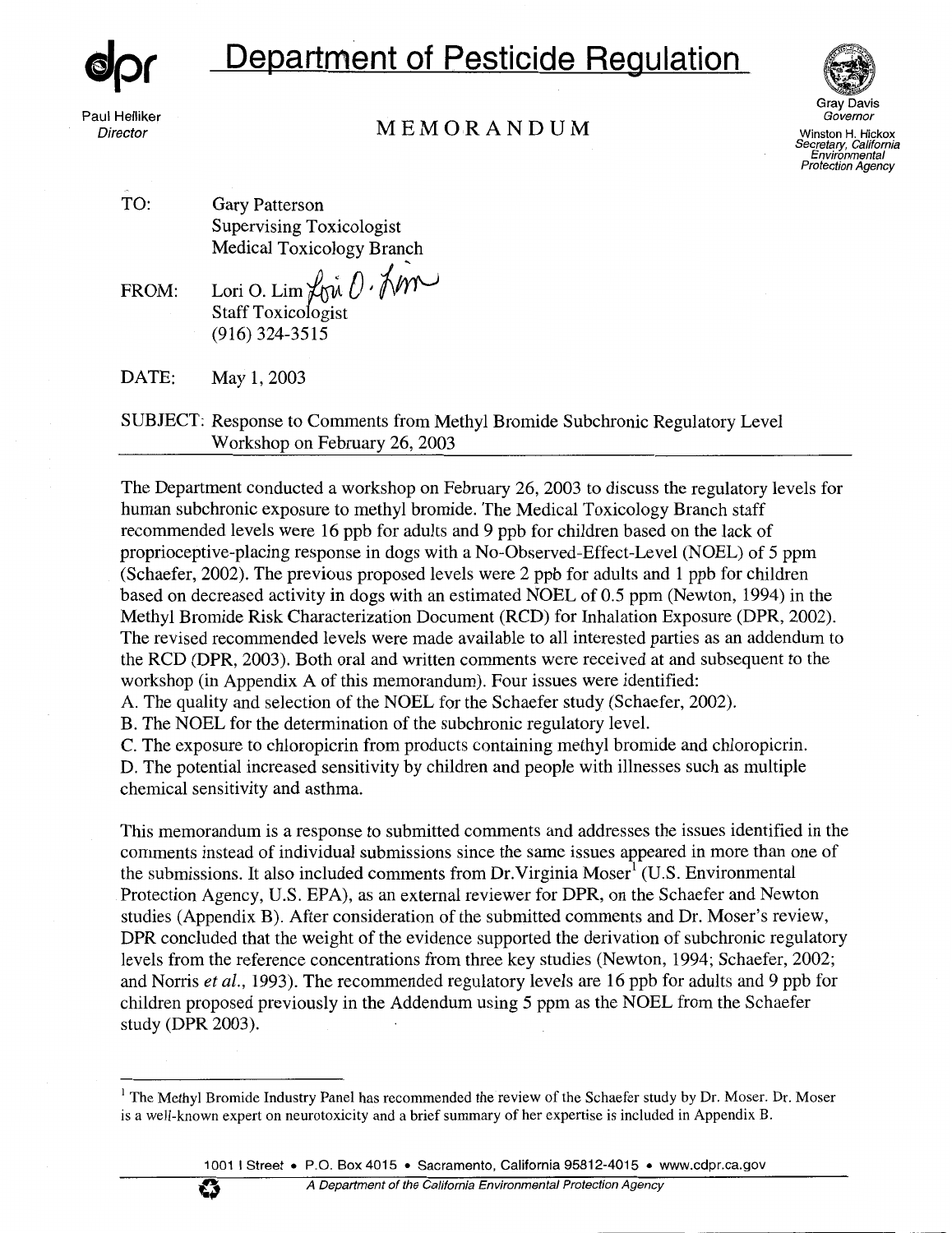### A. The quality and selection of the NOEL for the Schaefer study

1. In the submitted comments, two NOELs, 20 ppm and less than 5 ppm, were discussed for the Schaefer study.

- Comments from the AMBI indicated that the NOEL should be 20 ppm because the observations showed no clear dose-response relationships, a lack of persistence of effect, no consistency between genders, and were not corroborated with other findings.
- Comments from OEHHA (March 11, 2003 memorandum) did not propose a NOEL for this study but implied that the NOEL should be less than 5 ppm by the statement that the results of the Schaefer study support the selection of 5 ppm from the Newton study as the LOAEL. The memorandum focused mainly on concerns regarding the experimental design of the study because it did not followed U.S. EPA Federal Insecticide Fungicide and Rodenticide Act (FIFRA) guidelines for a 13-week subchronic neurotoxicity study. In particular, OEHHA was concerned that the number of animals, dose selection and intervals, and the duration of the exposure were not the same as those in the guidelines.

2. Dr. Moser commented that the study design was reasonable with adequate opportunities to detect neurobehavioral or toxicological changes (Appendix B). She concluded that the NOEL for the study should be 10 ppm based on several effects (soft, mucoid feces, and/or diarrhea; eye discharge; and lack of visual placing response) at 20 ppm (Table 1). She considered the finding of proprioceptive placing response, or more correctly visual placing response, alone not to be sufficient to use as a critical effect for the study because of the low incidence and lack of correlative changes. With regard to the one dog diagnosed with idiopathic febrile necrotizing arteritis, she concluded that the effects observed in this dog were not related to methyl bromide treatment.

3. A NOEL of 5 to 10 ppm was recommended by DPR external reviewers (J. Last and K. Pinkerton, University of California) (DPR, 2003).

4. In comparison, DPR selected 5 ppm as the NOEL for the study in the Addendum.

• The difference in opinions about the NOEL was primarily due to differences regarding the strength of evidence needed to establish the study NOEL. DPR believed that the strength of evidence to identify a chemical as a neurotoxicant should be different (i.e. more evidence) than that to define a NOEL for the neurotoxicity. For the identification of a neurotoxicant, the experiments are generally conducted with doses over a wide range (i.e. 100-fold) and include a high dose that would result in overt toxicity. It is then reasonable to use the criteria indicated by AMBI to clearly demonstrate if a chemical is a neurotoxicant. For a known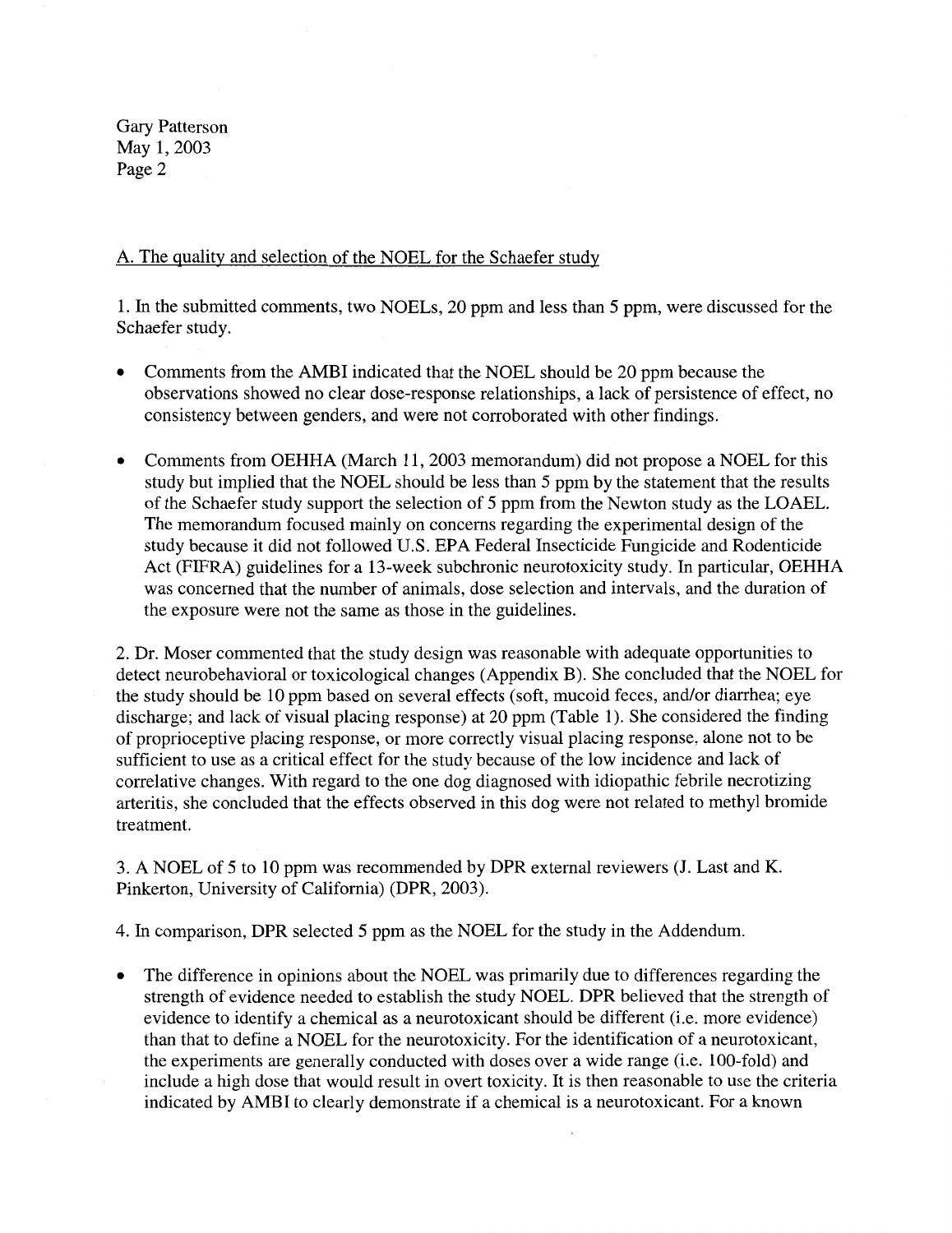> neurotoxicant, DPR believed that limited evidence was sufficient to determine the study NOEL for use in risk assessment. When the experiments are conducted within narrow dose ranges (i.e. 4-fold as in the Schaefer study) close to the actual NOEL for the effect and with a limited number of animals, it is unlikely that a clear dose-response can always be demonstrated. Individual and gender variations in response may be more evident at these low doses.

- DPR considered the OEHHA concerns on the protocol invalid in that the study was a special study designed for the purpose of defining a NOEL as recommended by the National Research Council  $(NRC)^2$ , and not as a submission to fill a data requirement for pesticide registration. Therefore, the doses were selected to bracket the expected NOEL in order to clarify the effects at the low dose region. The number of dogs used (4/sex/group) was consistent with the FIFRA guidelines for the use of dogs in toxicity (chronic) studies. DPR considered it inappropriate to use the requirement for rats ( 10 animals per sex per group) as a basis for comparison. In addition, the duration of exposure was specifically tested for 6 weeks, instead of 13 weeks, because it reflected potential human exposure duration based on DPR analysis of the air monitoring data and use data.
- In comparison to AMBI and Dr. Moser, DPR considered the lack of proprioceptive response at 10 ppm and 20 ppm as treatment-related because dogs prior to treatment, and the control dogs during the experiment, did not show this deficit. A dose-response relationship was demonstrated since the incidences increased from 0/8 in the control and 5 ppm groups to 1/8 in the 10-ppm group, and to 2/8 in the 20 ppm group (Table 1). With only eight dogs (4 males and 4 females) per group, the lack of statistical significance in these incidences could be expected. Since low doses were selected to clearly identify a NOEL and the dose range was only 4-fold, the change in severity of the effect with increasing doses was expected to be minimal. The effect was persistent in that the 20 ppm male dog showed the deficit at three consecutive testing periods (weeks 2, 4, and 6). The apparent lack of persistence for the male dog at the lower dose of 10 ppm, may be a reflection of the effect being more transient at 10 ppm and more persistent at 20 ppm. This could also be the case for the one female at 20 ppm, which was affected only on week 2. DPR did not consider these results as evidence of a lack of consistency between male and female. Variation in response is expected when the doses are only 2-fold apart and only 4 animals are used per gender. Therefore, this type of variation is not a valid reason to discount the observation.
- **DPR** considered the effects (tremor and twitching) observed in one dog at 5 ppm as an insufficient basis to determine the NOEL. While these effects might be consistent with the

<sup>&</sup>lt;sup>2</sup> DPR requested the National Research Council to review the draft Risk Characterization Document (NRC, 2000). The NRC had recommended a new study to be conducted because they considered the effects observed at 5 ppm in the Newton study as equivocal.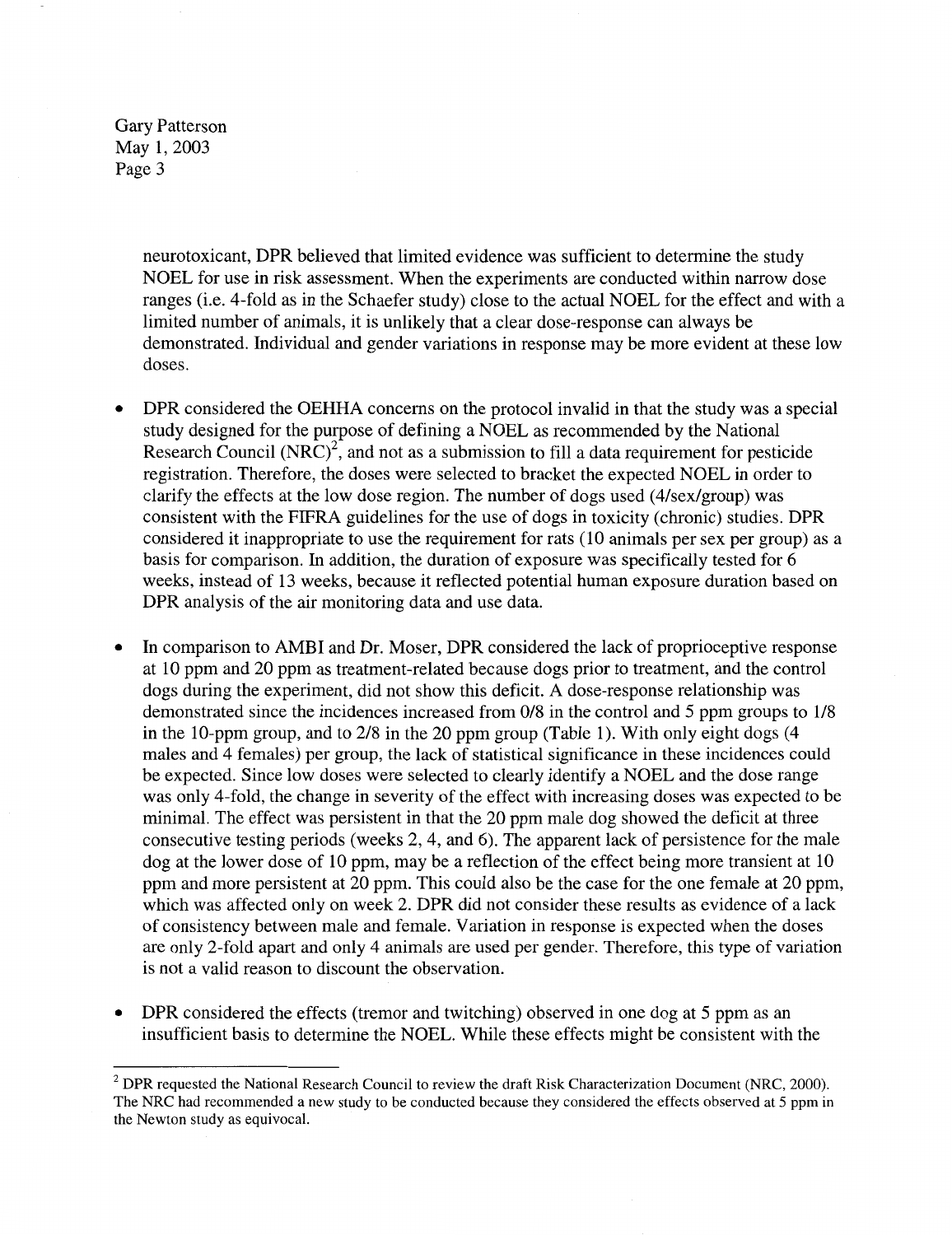> neurotoxicity of methyl bromide, they were noted only in one dog at the lowest dose, not at the higher doses. **In** addition, the response in this dog might be confounded by symptoms associated with the idiopathic febrile necrotizing arteritis (sick beagle syndrome), diagnosed by veterinarians. This conclusion is consistent with Dr. Moser's view that the effects observed in this dog were not due to treatment (Appendix B).

## B. The critical NOEL for the determination of the subchronic regulatory level

1. In the submitted comments, two critical NOELs<sup>3</sup> were proposed for the calculation of the regulatory levels. The differences on the critical NOEL can be attributed to differences in opinion on the NOEL for the Schaefer study (as discussed previously) and how other studies in the database are considered.

- Most of the AMBI submitted comments compared only the Schaefer and Newton studies and concluded that the Schaefer study (with the NOEL at 20 ppm) should be used to calculate the regulatory level because it was considered a better conducted study. V. Piccirillo (AMBI) provided the only comment related to the magnitude of the critical NOEL. He noted that the exposure levels used in the Schaefer study were within the range of the NOELs seen from other studies, and that the inhalation NOEL for subchronic exposure would be in the range of 5 ppm to 20 ppm.
- On the other hand, OEHHA (March 11, 2003 memorandum) commented that the critical NOEL should be at 0.5 ppm because the result from the Newton study remained valid and the finding (decreased responsiveness) had the lowest NOEL compared to other endpoints. OEHHA further commented that the estimated NOEL was supported by the Schaefer study NOEL (implied at 0.5 ppm) and agreed well with other studies in a variety of species. No discussion was provided on how the comparison with other studies was made. In a subsequent memorandum (April 9, 2003), OEHHA reiterated their position and that their recommendation of 1 ppb and 2 ppb for the regulatory levels were consistent with those made by the NRC.

2. Dr. Moser commented that the dose-response in the Schaefer study (with a NOEL of 10 ppm) was supported by the Newton study. She noted that dogs exposed to methyl bromide from 50 ppm to 150 ppm showed clear neurotoxicity in the Newton study (Table 2). These comments implied that the NOEL for the Newton study was at 5 ppm.

<sup>&</sup>lt;sup>3</sup> It should be noted there is a distinction between a study NOEL and a critical NOEL. The study NOEL defines the no-effect level for a particular effect or effects from a toxicity study. Different NOELs may be derived for different endpoints, or for the same endpoint from different studies. A critical NOEL is derived from the study NOELs using a weight of evidence approach. It is used to calculate the risk (margin of exposure) from a particular effect of concern, in this case neurotoxicity, associated with a certain exposure duration (i.e. acute, subchronic, and chronic).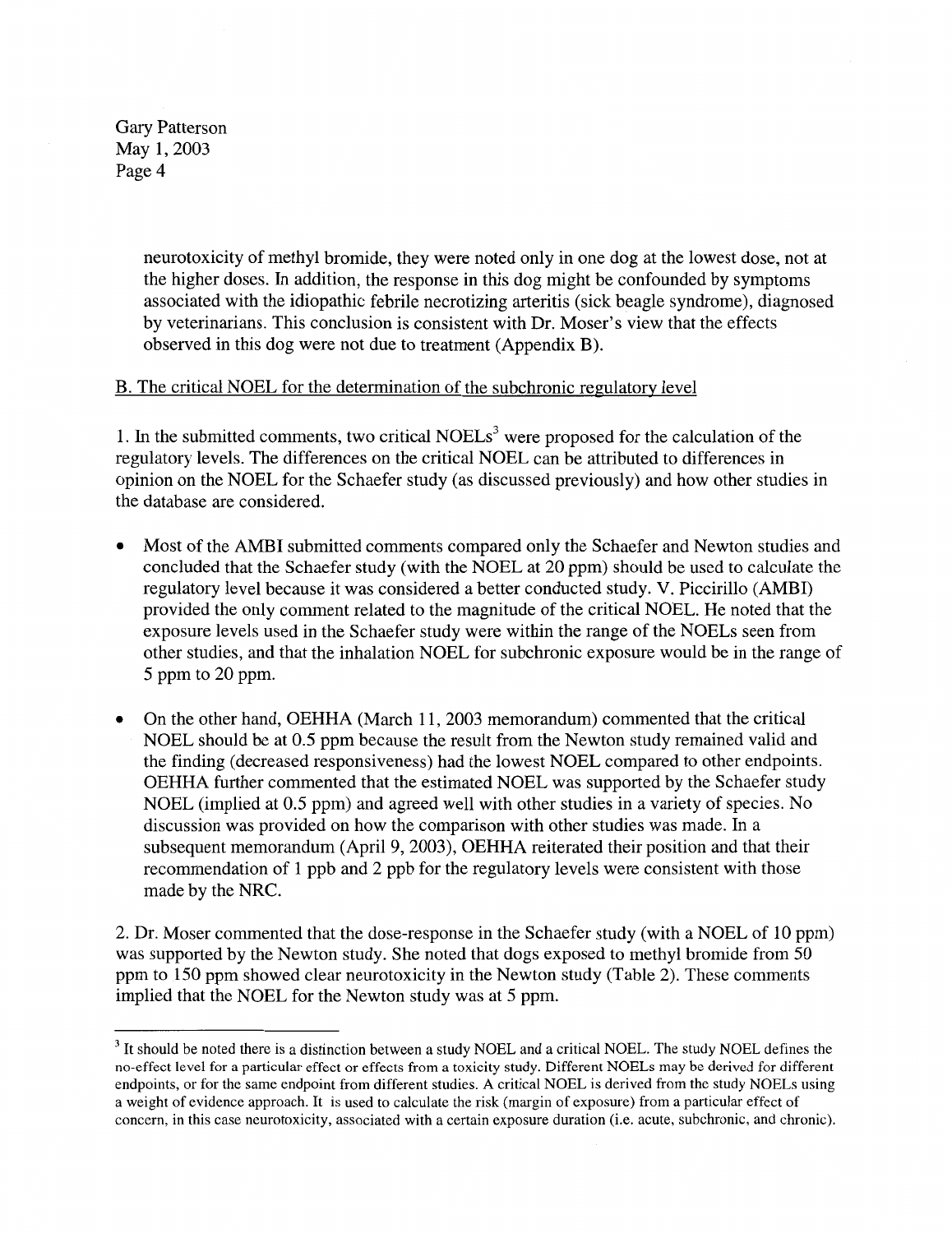3. Dr. J. Last (University of California) as a reviewer for DPR, recommended the use of 5 ppm to develop the regulatory levels.

4. DPR had considered the estimated NOEL of 0.5 ppm from the Newton study as the critical NOEL in the Risk Characterization Document. However with the submission of the Schaefer study and external reviews of the Schaefer and Newton studies, DPR concluded that the weight of evidence supported the use of 5 ppm as the critical NOEL to evaluate neurotoxicity after subchronic exposure to methyl bromide (Table 4). DPR identified three key studies in the determination of the critical NOEL: Newton study (decreased activity in dogs, Lowest-Observed-Effect-Level, LOEL of 5 ppm); Schaefer study (lack of proprioceptive placing response, NOEL of 5 ppm); and Norris *et al* study (decreased brain weight in rats, LOEL of 30 ppm). The recommended regulatory levels are, therefore, 16 ppb for adults and 9 ppb for children (Table 5) as proposed previously in the Addendum using 5 ppm as the NOEL from the Schaefer study (DPR 2003).

- In the Newton study, the NOEL (0.5 ppm) was estimated because the lowest dose, 5 ppm, was the LOEL for the study. At 5 ppm, two of 8 dogs showed decreased responsiveness at the end of 6 weeks of exposure (Table 2). No other effects were observed. In the RCD, a default uncertainty factor of 10-fold was used to derive the estimated NOEL of 0.5 ppm because there were no data to determine the appropriate factor for the extrapolation. While the NRC concurred with the DPR's selection of 0.5 ppm as the critical NOEL, it should be emphasized that the NRC expressed both concerns and reservations about the findings. In their discussions of the data, the NRC noted that the finding at the LOEL of 5 ppm was equivocal because of the lack of a dose-response curve, the subjectiveness of the observation, and the low number of animal studied. The NRC recommended a new study be conducted to verify the neurotoxicity endpoints of decreased responsiveness at 5 ppm. At the same time, the NRC considered it reasonable to use the observation as a conservative endpoint because of neurotoxicity observed **in** humans and the potential long-term neurological effects.
- From the results in the Schaefer study and Dr. Moser's comments, **DPR** concluded that 5 ppm was the actual NOEL for methyl bromide neurotoxicity after subchronic exposure. Since the Schaefer study was a better conducted study and more clearly defined the NOEL for neurotoxicity, DPR believed that more weight should be placed on the finding from this study in the weight of evidence considerations.
- In a rat neurotoxicity study, reduced brain weight was observed at all doses with a LOEL of 30 ppm and an estimated NOEL of 3 ppm (Norris et al., 1993; Table 3). As stated in the U.S. EPA Neurotoxicity Guidelines, the reduction of absolute brain weight is an adverse effect in itself. This effect should not be dismissed in the presence of reduced body weight because brain weight is generally unaffected by body weight changes.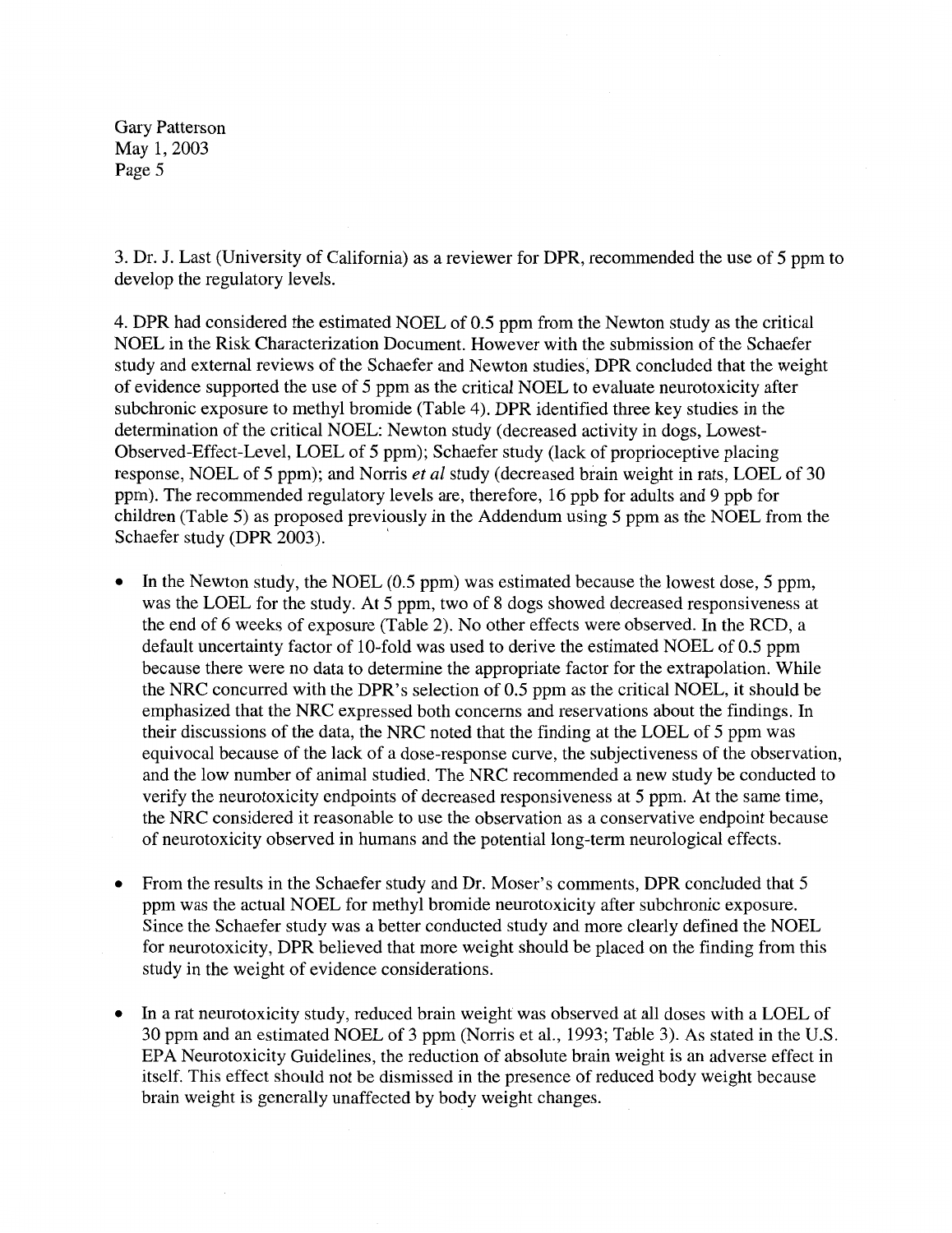- These recommended regulatory levels are at the low end of the range of reference concentrations: 16 to 31 ppb for adults and 9 to 18 ppb for children based on the NOELs supported by a majority of the reviewers (bolded values in Table 4). The use of the low end values represents a health-protective approach given the differences in opinion regarding the adversity of the effects and the NOELs for the Newton and Schaefer studies. While these values are derived from a NOEL of 5 ppm from the Schaefer study, they are the same as those from the Newton study using 5 ppm as the NOEL. Furthermore, the use of these values provides protection for the brain weight reduction effect observed in the rat neurotoxicity study (Norris *et al.,* 1993) with reference concentrations of 20 ppb and 11 ppb for adults and children (Table 4).
- These recommended levels are consistent with established regulatory levels for other durations. The DPR acute, 1-week, and chronic inhalation exposure regulatory levels (adults/children) are 210 ppb /250 ppb, 120 ppb/70 ppb, and 2 ppb/1 ppb, respectively (Table 5). The subchronic levels are more thanlO-fold lower than those for acute exposure, about 10-fold lower than those for 1-week exposure, but aboutlO-fold higher than that for chronic exposure (annual). The previously proposed subchronic levels (2 ppb /1 ppb) are the same as the chronic exposure level. These regulatory levels are also between the range of Reference Exposure Levels determined by OEHHA for 1 hour and chronic exposures. The 1 hour RELs for mild and severe effects are 1 ppm and 5 ppm, respectively, and the chronic REL is 1 ppb. OEHHA is in the process of reevaluating these values to specifically address infant and children exposure. The U.S. EPA chronic reference concentration is also at 1 ppb.
- These levels are higher than those recommended in the RCD based on the Newton study and reviewed by the NRC. While the NRC had agreed with DPR 's previously proposed regulatory levels of 1 ppb and 2 ppb, the NRC has not been asked to re-evaluate these levels in light of the Schaefer study, a study conducted under the recommendation of the NRC. Dr. J. Chambers, a member of the NRC who reviewed the RCD, has recommended the use of 20 ppm from the Schaefer study as the critical NOEL to calculate the regulatory levels (DPR, 2003).

#### C. The exposure to chloropicrin from products containing methyl bromide and chloropicrin

Since methyl bromide is used in combination with chloropicrin, DPR agreed with the comments that there might be potential exposure to chloropicrin. However, there are no toxicity studies that exposed experimental animals to both compounds simultaneously. Thus, the potential toxicity can not be quantitatively determined at this time. There is also a lack of chloropicrin air monitoring data but the Air Resources Board has conducted monitoring with the report pending. DPR has prioritized chloropicrin for risk assessment. Nevertheless, DPR recommends that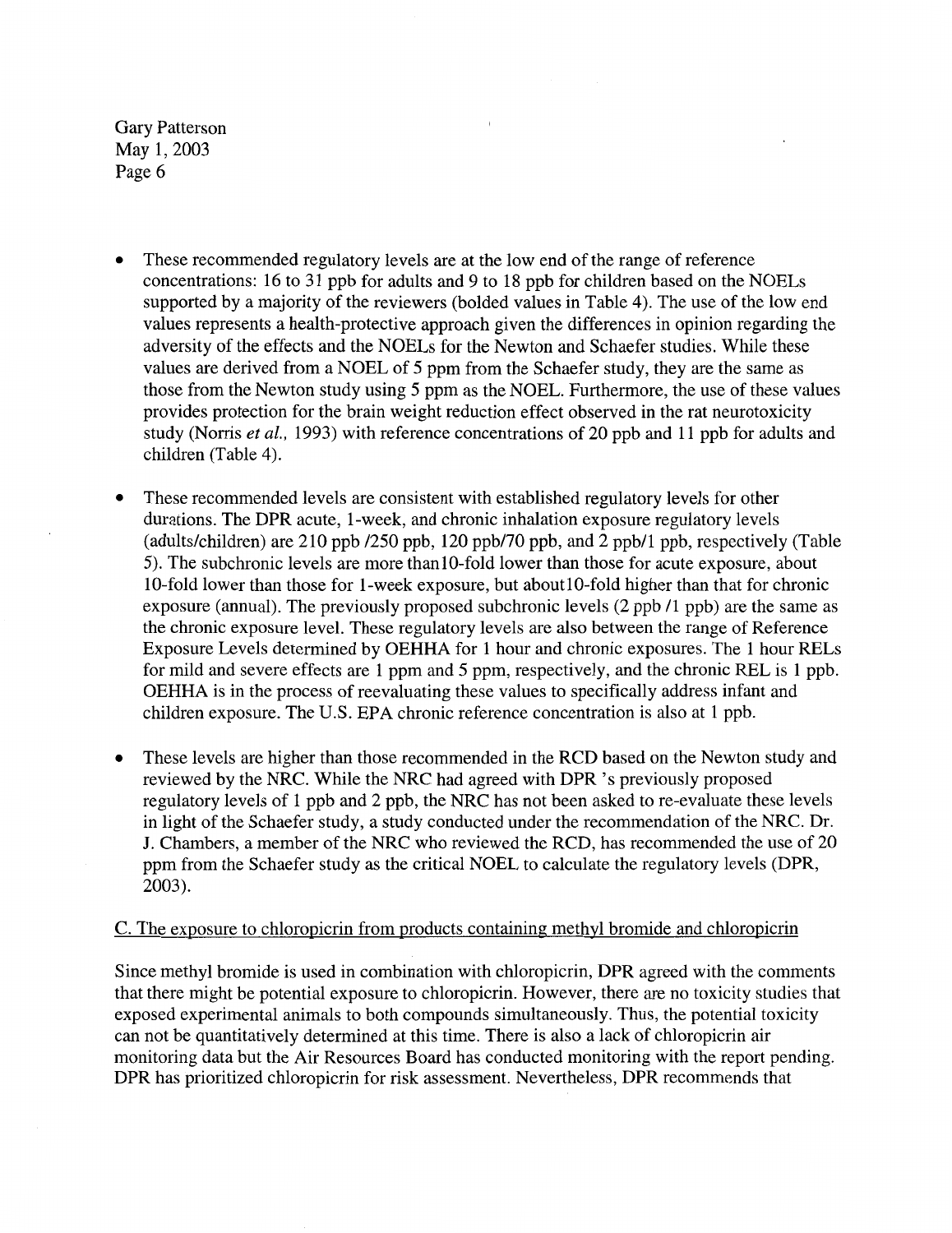regulations on methyl bromide need to consider the potential exposure to chloropicrin when products containing both methyl bromide and chloropicrin are used.

D. The potential increased sensitivity by children and people with illnesses such as multiple chemical sensitivity or asthma

1. DPR agreed with the comments that there may be potential increased sensitivity by children and those with illnesses. **DPR** already addressed the concern about exposure of children by calculating child specific regulatory levels (lower regulatory level) using the higher breathing rate for children than that for adults. **In** addition, the **DPR** acute regulatory level is based on developmental toxicity in fetal rabbits to address potential fetal toxicity in human after methyl bromide exposure. A developmental neurotoxicity study can be useful to evaluate the adequacy of these approaches. However, at this time, U.S. EPA requires such a study type only for organophosphate pesticides.

2. With respect to the additional uncertainty factor as mandated under the Food Quality Protection Act, the NRC indicated that such a factor was not necessary since the critical NOELs for various exposure scenarios selected by DPR in the RCD were "quite conservative." With the revision of the subchronic regulatory level, DPR does not recommend the use of an additional uncertainty factor because the effects used to determine the critical NOEL can be considered conservative. In the Schaefer study, the DPR LOEL of 10 ppm showed only 1 dog (1/8 dogs) with a lack of proprioceptive placing response and only on weeks 2 and 4, but not on week 6 (Table 1). There were no other treatment-related effects in the study. Dr. Moser did not consider this single finding at 10 ppm to be sufficient basis for the LOEL and considered this dose as the NOEL. Both Dr. Chambers and the Dr. Schaefer, the study director, had set the NOEL at even a higher dose of 20 ppm.

3. DPR agreed with the comments that people with multiple chemical sensitivity or asthma might have increased sensitivity to methyl bromide since inhalation is the primary route of exposure. However, DPR is unaware of any data or experimental animal model, which can be used to quantify this potential increased sensitivity to methyl bromide. DPR has incorporated a defaultlO-fold uncertainty factor generally used, in the absence of data, to account for variations between individuals in the population due to physiological or other potential factors.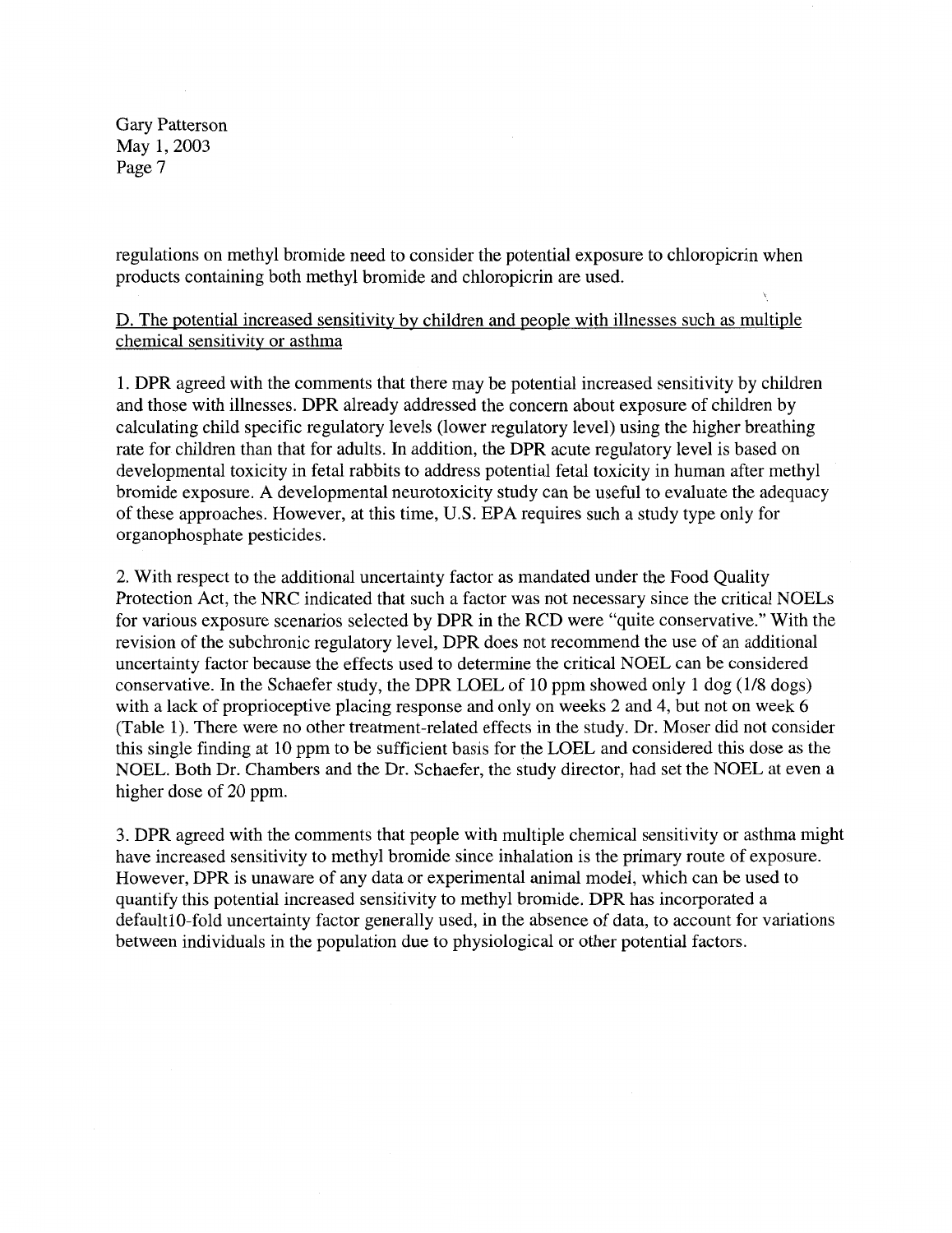| <b>Effects</b>                          | Methyl bromide concentration (ppm) |                  |                |                |                |                |              |               |  |
|-----------------------------------------|------------------------------------|------------------|----------------|----------------|----------------|----------------|--------------|---------------|--|
|                                         | <b>Males</b>                       |                  |                | <b>Females</b> |                |                |              |               |  |
|                                         | 0                                  | 5                | 10             | 20             | $\bf{0}$       | 5              | 10           | 20            |  |
| Lack of proprioceptive placing response |                                    |                  |                |                |                |                |              |               |  |
| -2 week                                 | 0/4                                | 0/4              | 0/4            | 0/4            | 0/4            | 0/4            | 0/4          | 0/4           |  |
| -1 week                                 | 0/4                                | 0/4              | 0/4            | 0/4            | 0/4            | 0/4            | 0/4          | 0/4           |  |
| week 2                                  | 0/4                                | 0/4              | $1/4$ (#8732)  | $1/4$ (#8723)  | 0/4            | 0/4            | 0/4          | $1/4$ (#8751) |  |
| week 4                                  | 0/4                                | 0/4              | $1/4$ (#8732)  | $1/4$ (#8723)  | 0/4            | 0/4            | 0/4          | 0/4           |  |
| week 6                                  | 0/4                                | 0/4              | 0/4            | $1/4$ (#8723)  | 0/4            | 0/4            | 0/4          | 0/4           |  |
| <b>Feces Findings</b> <sup>b</sup>      |                                    |                  |                |                |                |                |              |               |  |
| Total                                   | 6                                  | $\overline{4}$   | 21             | 45             | 8              | 6              | 8            | 15            |  |
| occurrences                             |                                    |                  |                |                |                |                |              |               |  |
| $#$ Dogs                                | $\overline{2}$                     | $\overline{2}$   | $\overline{4}$ | $\overline{4}$ | $\overline{2}$ | $\overline{2}$ | $\mathbf{1}$ | 3             |  |
| involved                                |                                    |                  |                |                |                |                |              |               |  |
| Eye Discharge <sup>b</sup>              |                                    |                  |                |                |                |                |              |               |  |
| Total                                   | $\mathbf{0}$                       | $\mathbf{0}$     | $\mathbf{0}$   | 82             | 76             | 33             | 3            | 14            |  |
| occurrences                             |                                    |                  |                |                |                |                |              |               |  |
| $#$ Dogs                                | $\mathbf{0}$                       | $\boldsymbol{0}$ | $\mathbf{0}$   | $\overline{2}$ | $\overline{2}$ | $\mathbf{1}$   | $\mathbf{2}$ | 3             |  |
| involved                                |                                    |                  |                |                |                |                |              |               |  |

**Table 1. Effects in dogs in the Schaefer study.3**

 $\frac{a}{a}$  Data from Schaefer, 2002. Incidence = number of dogs affected/number examined for proprioceptive placing, the dog identification number (#) is noted in the parenthesis.

 $\underline{b}$ / Analysis from Dr. Moser (Appendix B).

| Table 2. |  | The neurotoxicity of methyl bromide in dogs in the Newton study. <sup>8</sup> |
|----------|--|-------------------------------------------------------------------------------|
|          |  |                                                                               |

| <b>Concentrations</b> | <b>Onset</b>           | <b>Clinical Signs and</b>         | <b>Clinical Signs with Additional</b>                                                                             |
|-----------------------|------------------------|-----------------------------------|-------------------------------------------------------------------------------------------------------------------|
| <b>ppm</b>            |                        | <b>Incidences</b> <sup>c</sup>    | <b>Exposure</b>                                                                                                   |
| $158 + 7^b$           | Day 2                  | Decreased activity (8/8)          | Severe neurotoxicity, cerebellar lesions<br>(8/8)                                                                 |
| $103 + 9$             | Day 9                  | Decreased activity (3/8)          | Day 9 to 10: emess $(1/8)$ , tremor $(1/8)$ ,<br>decreased activity $(3/8)$ ; week 5:<br>cerebellar lesions (1/8) |
| $53 + 4$              | Day 14                 | Decreased activity (2/8)          |                                                                                                                   |
| $26+1$                | $23 - 24$<br>exposures | No effects observed               |                                                                                                                   |
| $5 + 0.4$             | 30<br>exposures        | Decreased responsiveness<br>(2/8) |                                                                                                                   |

 $\underline{b}$ / The dogs were exposed to 11 ppm for 24 exposure days, then 158 ppm for 6 exposure days.

 $\frac{d\mathbf{y}}{dt}$  Data from Newton, 1994.<br>
The dogs were exposed to  $\frac{d\mathbf{y}}{dt}$  Incidences as number of d  $\mathbf{r}$  Incidences as number of dogs affected/total are shown in parentheses.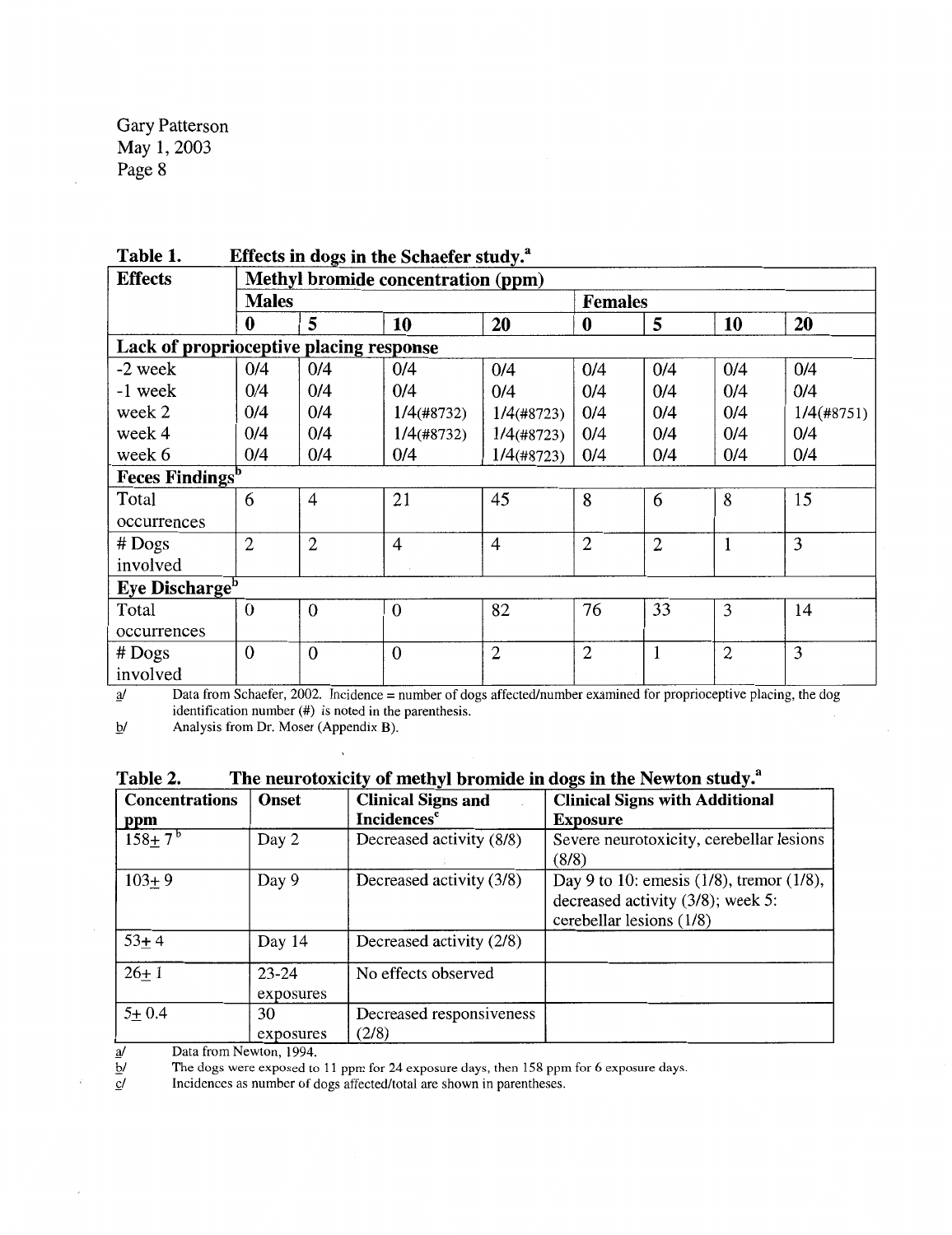| <b>Effects</b> | <b>Males</b> |           |       |           | <b>Females</b> |           |           |           |  |
|----------------|--------------|-----------|-------|-----------|----------------|-----------|-----------|-----------|--|
|                | 0            | 30        | 70    | 140       | 0              | 30        | 70        | 140       |  |
| Brain weight   | 2.301        | 2.346     | 2.285 | $2.154**$ | 2.146          | $2.057**$ | $2.038**$ | $1.934**$ |  |
| (g)            |              | $(102\%)$ | (99%) | (94%)     |                | (96%)     | (95%)     | $(90\%)$  |  |
| Motor activity |              |           |       |           |                |           |           |           |  |
| 4 week         | 1350         | 1614      | 1590  | 1509      | 1721           | 1828      | 1677      | 1460      |  |
| 8 week         | 1551         | 1787      | 1500  | 1495      | 1684           | 1756      | 1353      | 1411      |  |
| 13 week        | 1501         | 1402      | 1508  | 1438      | 1517           | 1627      | 1099**    | 1159**    |  |

Table 3. The neurotoxicity of methyl bromide in rats exposed for 13 weeks.<sup>a</sup>

2<sup>j</sup> Data from Norris *et al.* (1993). n=10, \*\* significantly different from control group (p<0.01). Motor activity =mean cumulative test session counts.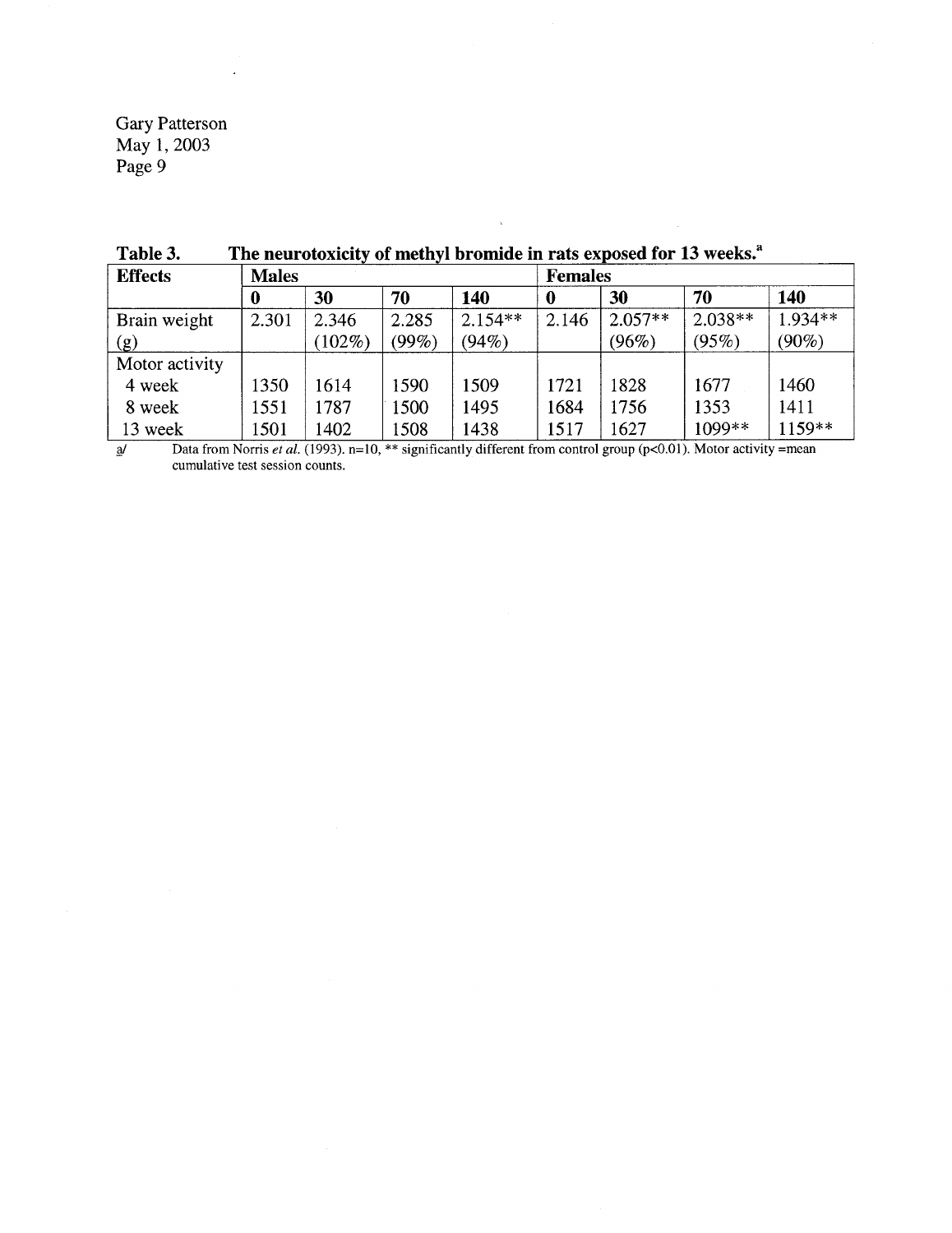| Table 4. | Reference concentrations for methyl bromide subchronic toxicity. |
|----------|------------------------------------------------------------------|
|----------|------------------------------------------------------------------|

| <b>Studies</b> | Species/        | <b>Effect</b>                           | <b>NOEL/</b> | <b>ENEL</b> <sup>a</sup> | <b>Human Equivalent</b><br>NOEL <sup>b</sup> |              | <b>Reference</b>           |              |
|----------------|-----------------|-----------------------------------------|--------------|--------------------------|----------------------------------------------|--------------|----------------------------|--------------|
|                | <b>Duration</b> |                                         | <b>LOEL</b>  | (ppm)                    |                                              |              | concentration <sup>c</sup> |              |
|                |                 |                                         | (ppm)        |                          | <b>Adult</b>                                 | <b>Child</b> | Adult                      | <b>Child</b> |
|                |                 | <b>Subchronic Exposure (6-13 weeks)</b> |              |                          |                                              |              |                            |              |
| Newton,        | $\log 76$       | Unrespon-                               | < 5/5        | 0.5                      | $0.16$ ppm                                   | $0.09$ ppm   | 2 ppb                      | 1 ppb        |
| 1994           | weeks           | siveness                                |              | $UF=10$                  |                                              |              |                            |              |
|                |                 |                                         |              | 1.7                      | $0.53$ ppm                                   | $0.30$ ppm   | 5 ppb                      | 3 ppb        |
|                |                 |                                         |              | $UF=3$                   |                                              |              |                            |              |
|                |                 |                                         | 5/50         | <b>NA</b>                | $1.6$ ppm                                    | $0.9$ ppm    | 16 ppb                     | 9 ppb        |
| Schaefer,      | $\log/6$        | Tremors,                                | < 5/5        | 1.7                      | $0.53$ ppm                                   | $0.30$ ppm   | 5 ppb                      | 3 ppb        |
| 2002           | weeks           | twitching                               |              | $UF=3$                   |                                              |              |                            |              |
|                |                 | Absence of<br>Proprio-                  | 5/10         | <b>NA</b>                | 1.56 ppm                                     | 0.88 ppm     | $16$ ppb                   | 9 ppb        |
|                |                 | ceptive                                 |              |                          |                                              |              |                            |              |
| $\epsilon$     |                 | placing                                 |              |                          |                                              |              |                            |              |
|                |                 | response                                |              |                          |                                              |              |                            |              |
|                |                 | Feces<br>findings, eye                  | 10/20        | <b>NA</b>                | 3.12 ppm                                     | 1.78 ppm     | 31 ppb                     | 18 ppb       |
|                |                 | discharge,                              |              |                          |                                              |              |                            |              |
|                |                 | and lack of                             |              |                          |                                              |              |                            |              |
|                |                 | visual                                  |              |                          |                                              |              |                            |              |
|                |                 | placing                                 |              |                          |                                              |              |                            |              |
|                |                 | response<br>No Effects                  | 20/ > 20     | NA                       | $6.25$ ppm                                   | 3.53 ppm     | 63 ppb                     | 36 ppb       |
|                |                 |                                         |              |                          |                                              |              |                            |              |
| Norris et      | Rat/            | <b>Brain</b>                            | $<$ 30/30    | 3                        | $1.98$ ppm                                   | $1.12$ ppm   | $20$ ppb                   | 11 ppb       |
| al., 1993      | 13 weeks        | weight                                  |              | $UF=10$                  |                                              |              |                            |              |
|                |                 | reduction                               |              |                          |                                              |              |                            |              |

a/ In the absence of a No-Observed-Effect Level (NOEL), the Lowest-Observed-Effect Level (LOEL) is divided by an uncertainty factor (UF) to estimate a NOEL. The default UF may be 3 or 10-fold depending on the severity of the effect.

]2/ Human equivalent NOELs take into consideration of respiratory rate differences between experimental animals and humans (based on children rate of 0.46 m<sup>3</sup>/kg/day and adult respiration rate of 0.26 m<sup>3</sup>/kg/day) and amortized for 24 hours of exposure. The default respiration rates for dogs and rats are 0.39  $m<sup>3</sup>/kg/day$  and 0.96  $m<sup>3</sup>/kg/day$ , respectively. For example, the calculation for adult human equivalent NOEL based on the 5 ppm from the Schaefer study is:

5 ppm x  $\frac{0.39 \text{ m}^3\text{/kg/day}}{0.26 \text{ m}^3\text{/kg/day}}$  x  $\frac{7 \text{ hours}}{24 \text{ hours}} \times \frac{5 \text{ days}}{7 \text{ days}} = 1.56 \text{ ppm}$ 

 $\sigma$  Reference concentration is 1/100 of the human equivalent NOEL.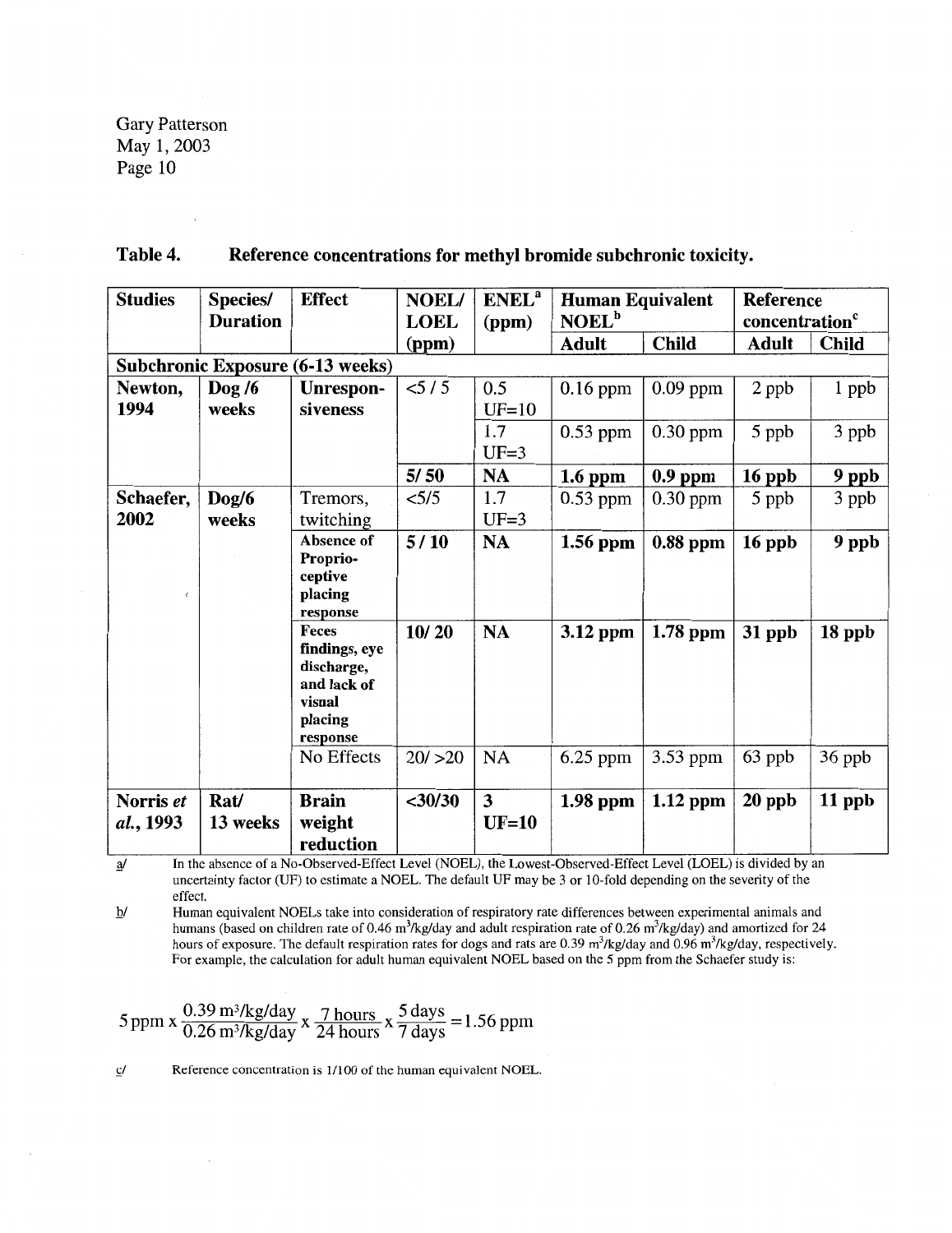**Table 5. Critical No-Observed-Effect Levels and reference concentrations for methyl bromide risk characterization.** 

| <b>Scenarios</b>            | <b>Experimental</b><br><b>NOEL</b>  | <b>Human Equivalent</b><br>NOEL <sup>a</sup> |                    | Reference<br>Concentration <sup>d</sup> | <b>Effects</b> in<br><b>Animal Studies</b>                | <b>Ref</b> <sup>e</sup> |
|-----------------------------|-------------------------------------|----------------------------------------------|--------------------|-----------------------------------------|-----------------------------------------------------------|-------------------------|
|                             |                                     | <b>Adult</b> <sup>b</sup>                    | Child <sup>c</sup> |                                         |                                                           |                         |
| Acute                       | 40 ppm                              | 21 ppm                                       | na                 | $210$ ppb                               | Developmental<br>toxicity<br>(pregnant rabbit)            | $1*$                    |
|                             | $103$ ppm <sup><math>f</math></sup> | 45 ppm                                       | 25 ppm             | $250$ ppb                               | Neurotoxicity<br>(dog)                                    | $\overline{2}$          |
| <b>Subchronic</b><br>1 week | 20 ppm                              | 12 ppm                                       | 7 ppm              | 120 ppb(adult)<br>70 ppb (child)        | Neurotoxicity<br>(pregnant rabbit)                        | 3                       |
| 6 weeks                     | 5 ppm                               | 1.56 ppm                                     | $0.88$ ppm         | 16 ppb (adult)<br>9 ppb (child)         | Neurotoxicity<br>(dogs)                                   | 4                       |
| Chronic                     | $0.3$ ppm<br>(ENEL)                 | $0.2$ ppm                                    | $0.1$ ppm          | 2 ppb (adult)<br>$1$ ppb (child)        | Nasal epithelial<br>hyperplasia/<br>degeneration<br>(rat) | $5*$                    |

<sup>1</sup>/<sub>a</sub>/ Experimental NOELs were converted to human equivalents using equations to account for differences in breathing rates and duration of exposures. na= child equivalent NOEL were not calculated because the effects were observed in pregnant animals.

*Q*<sup></sup> *QI The adult equivalent NOELs are appropriate to address worker exposures. They are also used for residential exposures* when child equivalent NOELs were not calculated.

 $c$ / The child equivalent NOELs are appropriate to address resident exposures (see footnote b).

 $\frac{d}{dx}$  The reference concentration is the ratio of the human equivalent NOEL and a default uncertainty factor of 100 since the NOEL was derived from experimental animal studies.

fl \* indicates study was acceptable to DPR according to FIFRA guidelines. References: 1. Breslin *et* al., 1990; 2. Newton, 1994; 3. Sikov *et al.,* 1981; 4. Schaefer, 2002; 5. Reuzel *et al.,* 1987 and 1991.

 $f$  The NOEL and human equivalents are presented in this Table for comparison purposes only. They are not used for risk characterization since the reference concentration lower than that for developmental toxicity.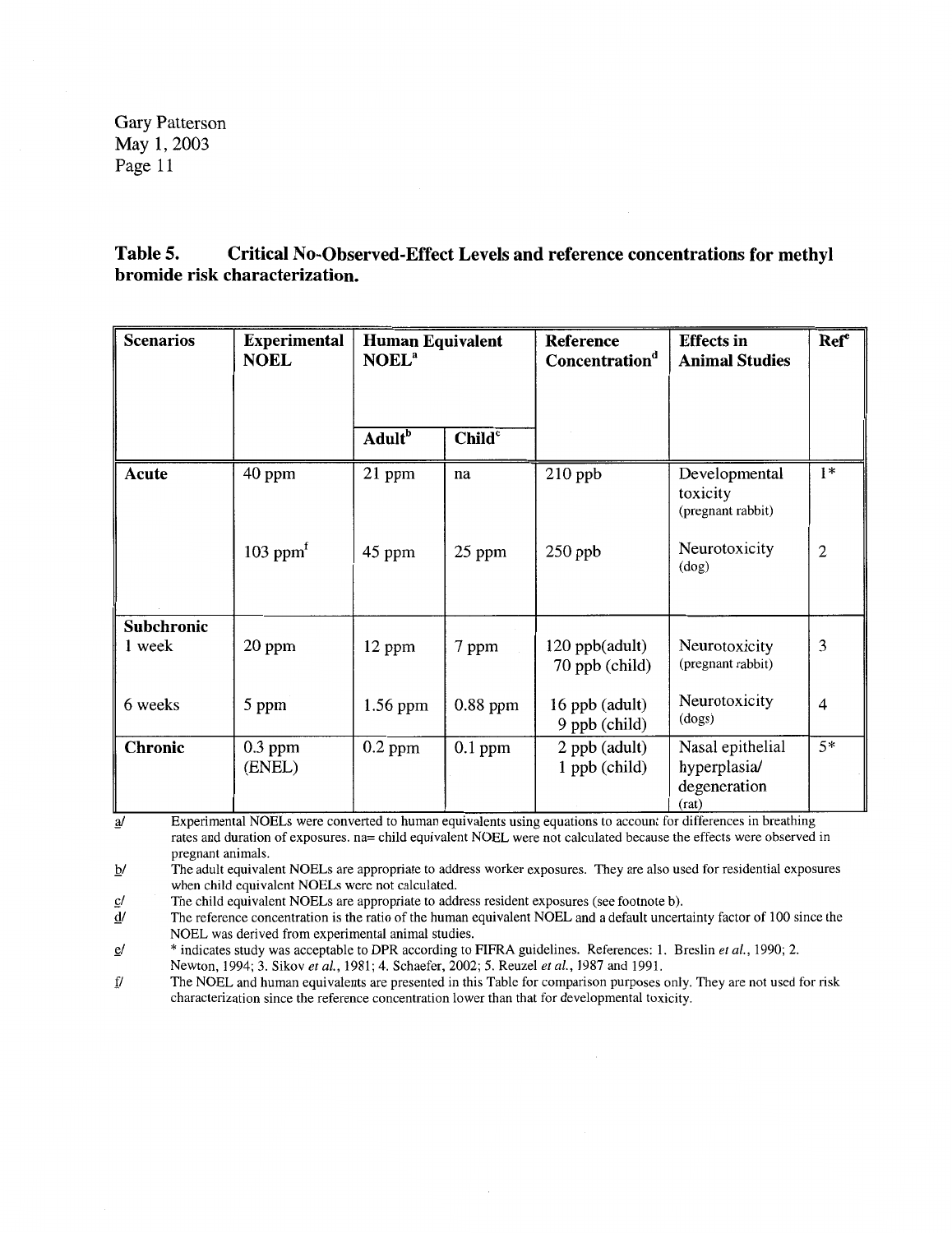#### **References:**

- Breslin, W.J., C.L. Zablotny, G.J. Bradley, and L.G. Lomax, 1990. Methyl bromide inhalation teratology study in New Zealand white rabbits. The Toxicology Research Laboratory, Methyl Bromide Industry Panel. DPR Vol.123-127 #95930.
- DPR, 2002. Methyl bromide risk characterization document, inhalation exposure Volume I, RCD 2002-03 (February 14, 2002). Department of Pesticide Regulation, California Environmental Protection Agency, Sacramento, CA.
- DPR, 2003. Methyl bromide risk characterization document, inhalation exposure Addendum to Volume I (February 3, 2002). Department of Pesticide Regulation, California Environmental Protection Agency, Sacramento, CA.
- Norris, J.C., C.D. Driscoll, and J.M. Hurley, 1993. Methyl bromide: ninety-day vapor inhalation neurotoxicity study in CD rats. Bushy Run Research Center. Methyl Bromide Industry Panel. DPR Vol. 123-159 #131619.
- **NRC,** 2000. Methyl bromide risk characterization in California. Subcommittee on Methyl Bromide, National Research Council. National Academy Press, Washington, D.C.
- Newton, P.E., 1994. A four week inhalation toxicity study of methyl bromide in the dog. Study number 93-6068. Pharmaco **LSR. DPR** Vol. 123-164#132821.
- Reuzel, P.G.J., C.F. Kuper, H.C. Dreef-van der Meulen, and V.M.H. Hollanders, 1987. Chronic (29-month) inhalation toxicity and carcinogenicity study of methyl bromide in rats. Civo Institutes TNO. DPR Vol.123-084 #59184; 123-147 #116337; 123-148 #120402; 123- 148 #120406; and 123-166 #133417.
- Schaefer, G.J., 2002. A 6-week inhalation toxicity study of methyl bromide in dogs. WIL Research Laboratories, Inc., study number WIL-440001. Alliance of the Methyl Bromide Industry. DPR Vol.123-212#187459.
- Sikov, M.R., W.C. Cannon, D.B. Carr, R.A. Miller, L.F. Montgomery, and D.W. Phelps, 1981. Teratologic assessment of butylene oxide, styrene oxide and methyl bromide. Contract no. 210-78-0025. Battelle, Pacific Northwest Lab. Submitted to the Division of Biomedical and Behavioral Science, National Institute for Occupational Safety and Health, U.S. Department of Health and Human Services. DPR Vol.123-092 #59690 (same study also in DPR Vol. 123-039 #26865 and 26866).